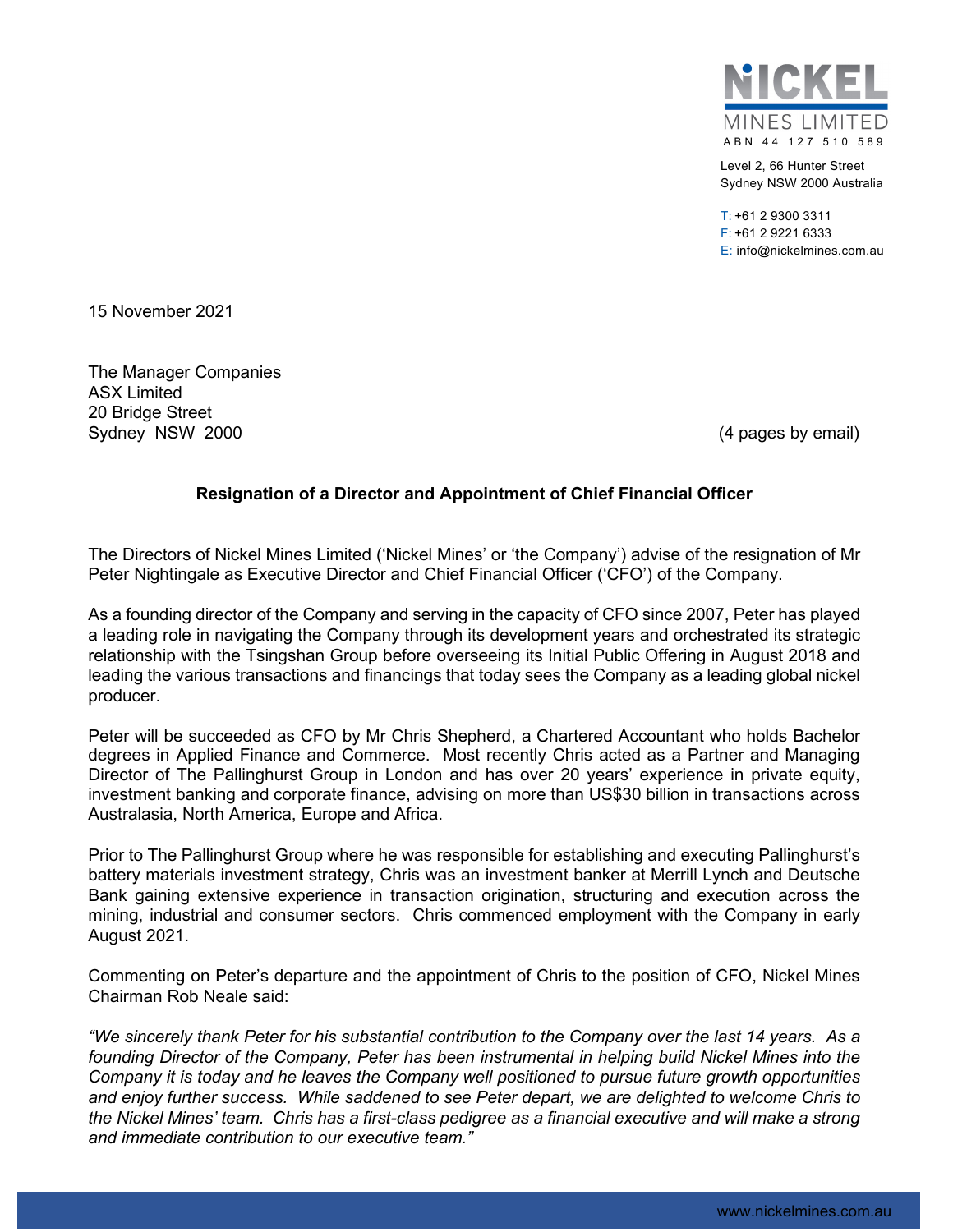In accordance with ASX Listing Rule 3.19A, attached is an Appendix 3Z, Final Director's Interest Notice, for Peter Nightingale.

## **For further information please contact:**

Justin Werner Cameron Peacock +62 813 8191 2391

Managing Director<br>
<u>Investor Relations and Business Development</u><br>
<u>Investor Relations and Business Development</u><br>
<u>Coeacock@nickelmines.com.au</u> [cpeacock@nickelmines.com.au](mailto:cpeacock@nickelmines.com.au) +61 439 908 732

pjn11027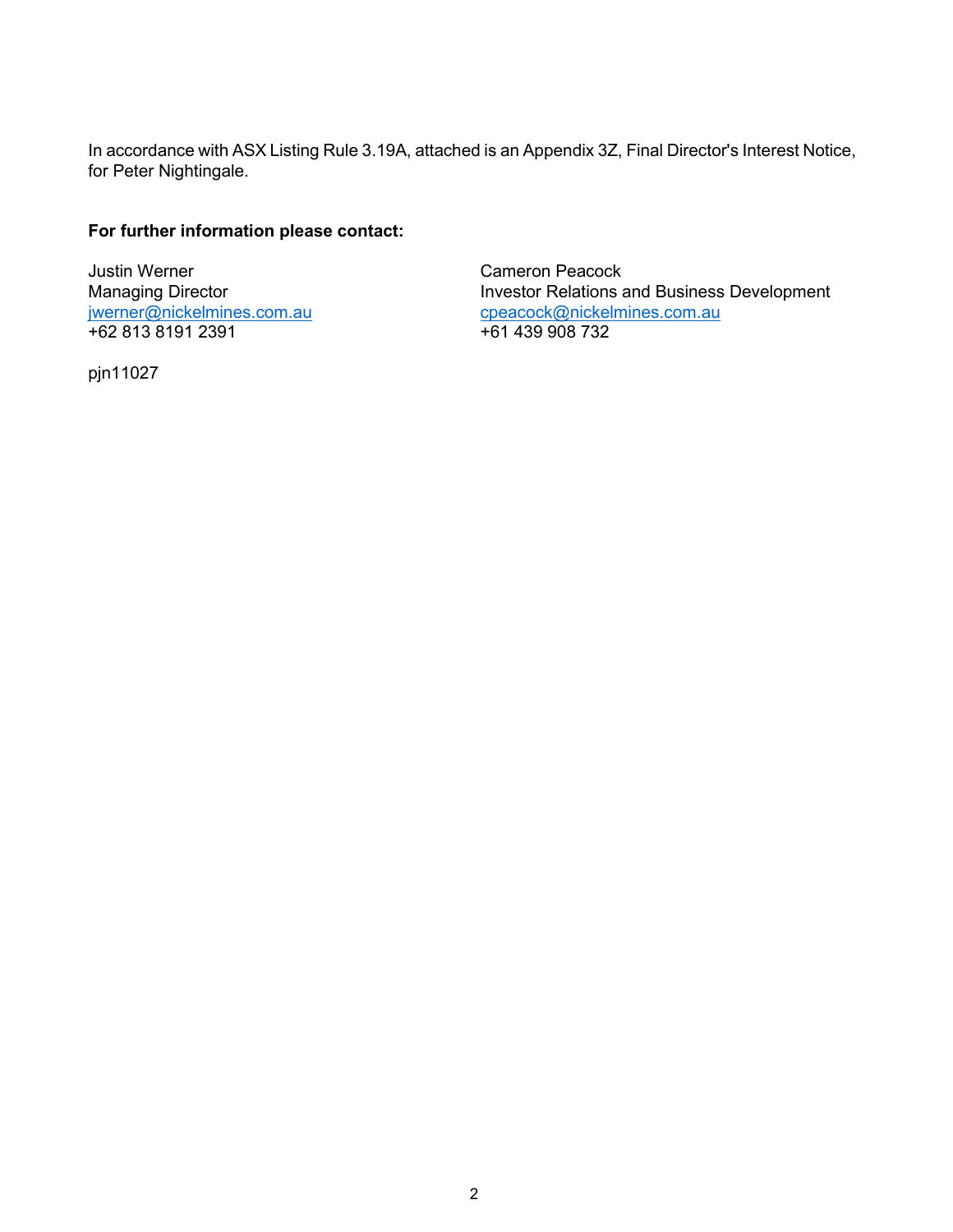*Rule 3.19A.3*

# **Appendix 3Z**

# *Final Director's Interest Notice*

*Information or documents not available now must be given to ASX as soon as available. Information and documents given to ASX become ASX's property and may be made public.*

Introduced 30/9/2001.

| Name of entity | <b>Nickel Mines Limited</b> |  |
|----------------|-----------------------------|--|
|                | ABN 44 127 510 589          |  |

We (the entity) give ASX the following information under listing rule 3.19A.3 and as agent for the director for the purposes of section 205G of the Corporations Act.

| Name of director                         | Peter J. Nightingale |
|------------------------------------------|----------------------|
| Date of last notice                      | 4 January 2021       |
| Date that director ceased to be director | 15 November 2021     |

#### **Part 1 – Director's relevant interests in securities of which the director is the registered holder**

*In the case of a trust, this includes interests in the trust made available by the responsible entity of the trust*

Note: In the case of a company, interests which come within paragraph (i) of the definition of "notifiable interest of a director" should be disclosed in this part.

**Number & class of securities**

Nil.

<sup>+</sup> See chapter 19 for defined terms.